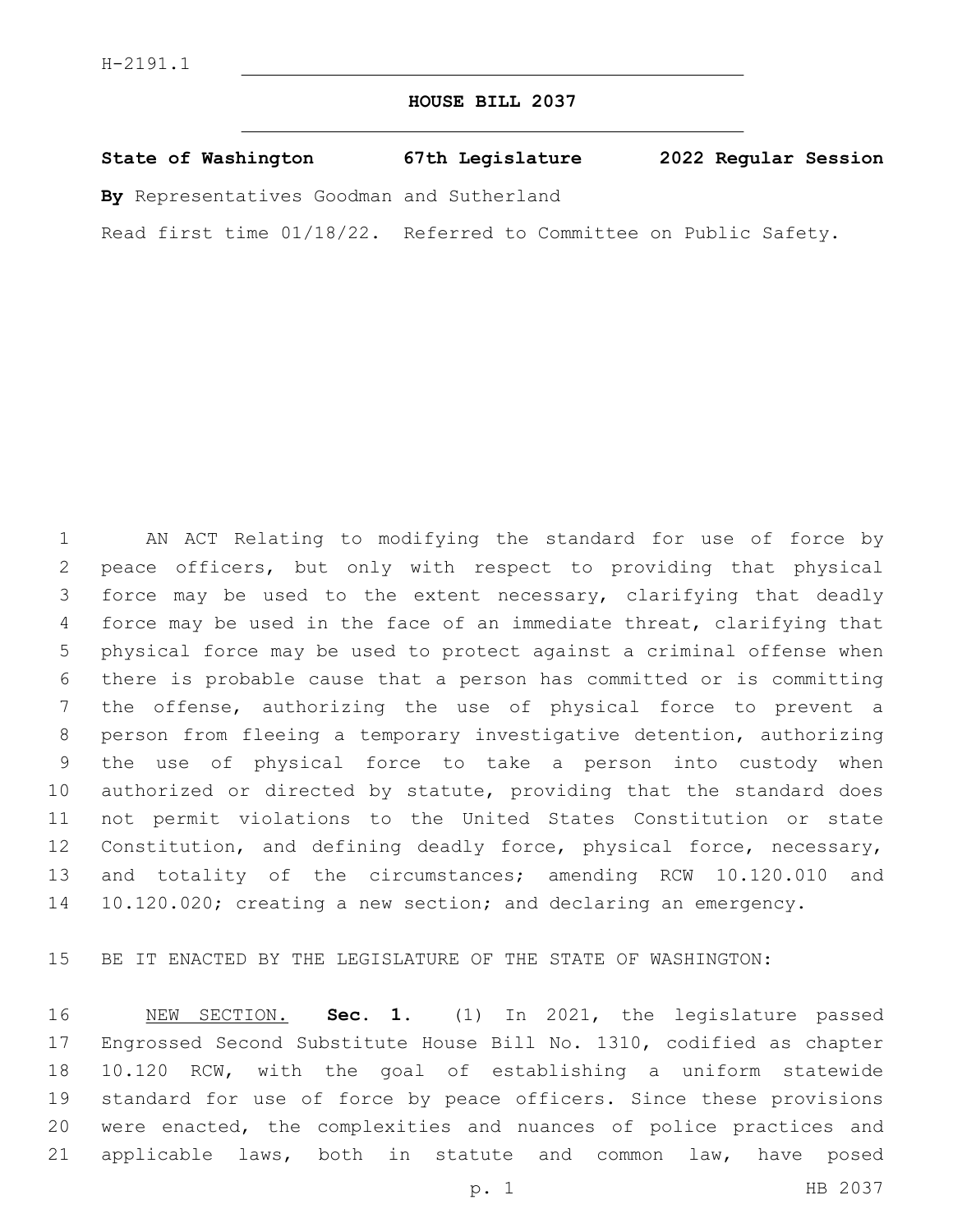implementation challenges for some police agencies. For that reason, the legislature hereby intends to provide clarification and guidance 3 to police agencies and the public with the passage of chapter . . . (House Bill No. 1735), Laws of 2022, focusing on behavioral health and other related issues, and the additional changes in this legislation, focusing on enforcement practices as well as clarifying definitions. 7

 (2) The legislature did not enact RCW 10.120.020 with the purpose of preventing or prohibiting peace officers from protecting citizens from danger. To the contrary, the legislature recognizes the importance of enforcing criminal laws and providing safety for all. Therefore, the legislature intends to provide clear authority for peace officers to use physical force to prevent persons from fleeing lawful temporary investigative detentions, also known as *Terry* stops, and to take persons into custody when authorized or directed by state law. Yet this authority is not without limits. Peace officers must exercise reasonable care when determining whether to use physical force and when using any physical force against another person. Peace officers must, when possible and appropriate, use de-escalation tactics before using physical force. Peace officers may only use force to the extent necessary and reasonable under the totality of the circumstances. This high standard of safety reflects national best practices developed and supported by police leaders across the nation. Most importantly, it strikes the appropriate balance between two important interests: The safety of the public and the peace 26 officers who serve to protect us, and the right of the people to be secure in their persons against unreasonable searches and seizures.

 **Sec. 2.** RCW 10.120.010 and 2021 c 324 s 2 are each amended to 29 read as follows:

 The definitions in this section apply throughout this chapter 31 unless the context clearly requires otherwise.

 (1) "Deadly force" has the same meaning as provided in RCW 9A.16.010.

 (2) "Law enforcement agency" includes any "general authority Washington law enforcement agency" and any "limited authority Washington law enforcement agency" as those terms are defined in RCW 10.93.020.37

38  $((+2+))$   $(3)$  "Less lethal alternatives" include, but are not limited to, verbal warnings, de-escalation tactics, conducted energy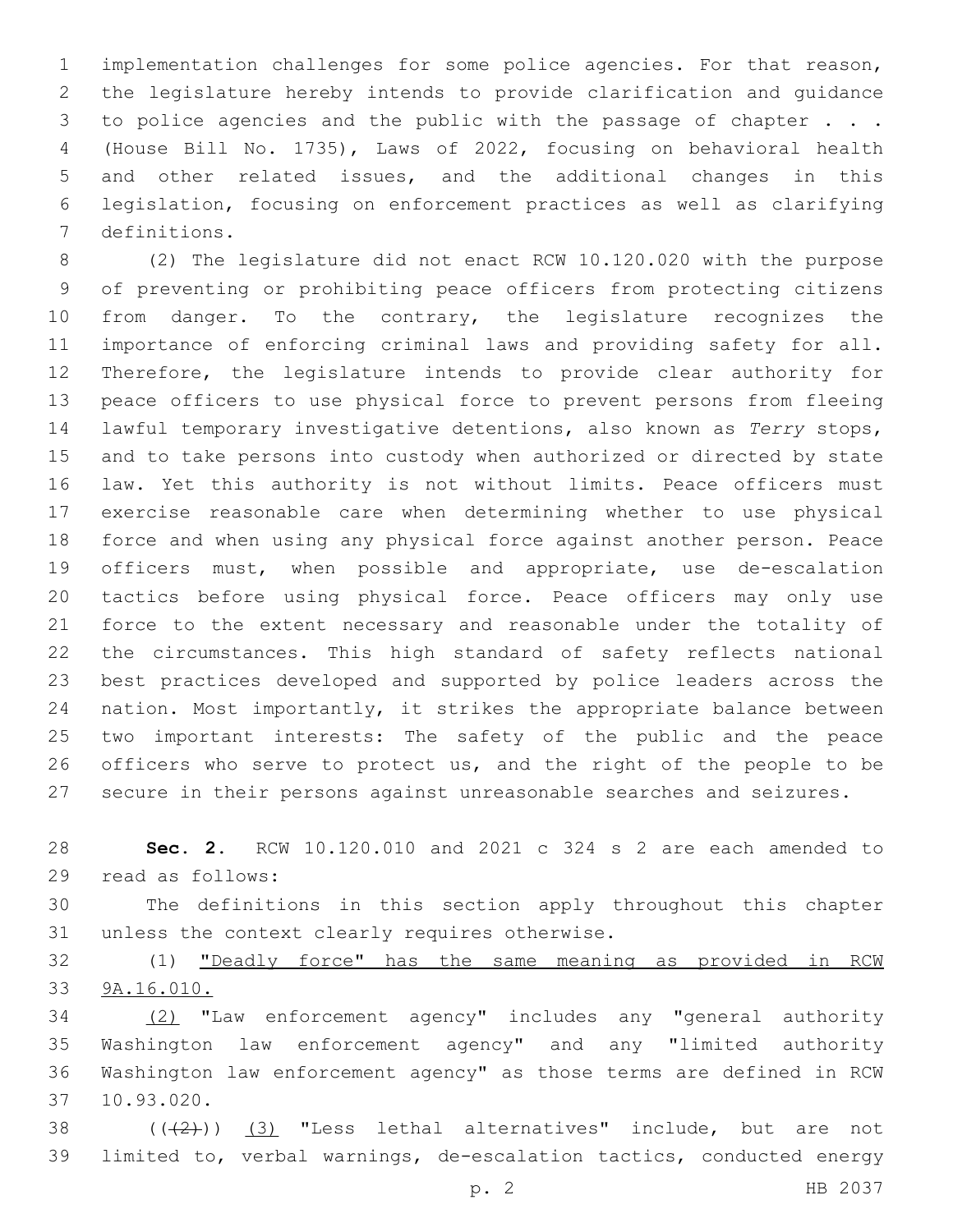1 weapons, devices that deploy oleoresin capsicum, batons, and beanbag rounds.2

3 (((3))) (4) "Necessary" means that, under the totality of the 4 circumstances, the type and degree of physical force is reasonable to 5 effect the legal purpose intended, and a reasonably effective 6 alternative to the use of physical force does not appear to exist, 7 except in the context of RCW 10.120.020(2) with respect to deadly 8 force, "necessary" means that, under the totality of the 9 circumstances, the use of deadly force is a reasonable and 10 proportional response to the threat posed to the officer and others, 11 and a reasonably effective alternative to the use of deadly force 12 does not appear to exist.

 (5) "Peace officer" includes any "general authority Washington peace officer," "limited authority Washington peace officer," and "specially commissioned Washington peace officer" as those terms are defined in RCW 10.93.020; however, "peace officer" does not include any corrections officer or other employee of a jail, correctional, or detention facility, but does include any community corrections 19 officer.

20 (6) "Physical force" means any use of force, other than deadly 21 force, that involves physical effort to control, restrain, or 22 overcome the resistance of another person.

23 (7) "Totality of the circumstances" means all facts known to the 24 peace officer leading up to, and at the time of, the use of force, 25 and includes the actions of the person against whom the peace officer 26 uses such force, and the actions of the peace officer.

27 **Sec. 3.** RCW 10.120.020 and 2021 c 324 s 3 are each amended to 28 read as follows:

29 (1)(((a))) PHYSICAL FORCE. Except as otherwise provided under 30 this section, a peace officer may use physical force against a person  $31$  ((when)) to the extent necessary to:

32 (a) Protect against ((criminal conduct where there is probable 33 eause to make an arrest; effect)) a criminal offense when there is 34 probable cause that the person has committed or is committing the 35 offense;

36 (b) Effect an arrest; ((prevent))

37 (c) Prevent an escape as defined under chapter 9A.76 RCW; ((or 38 protect))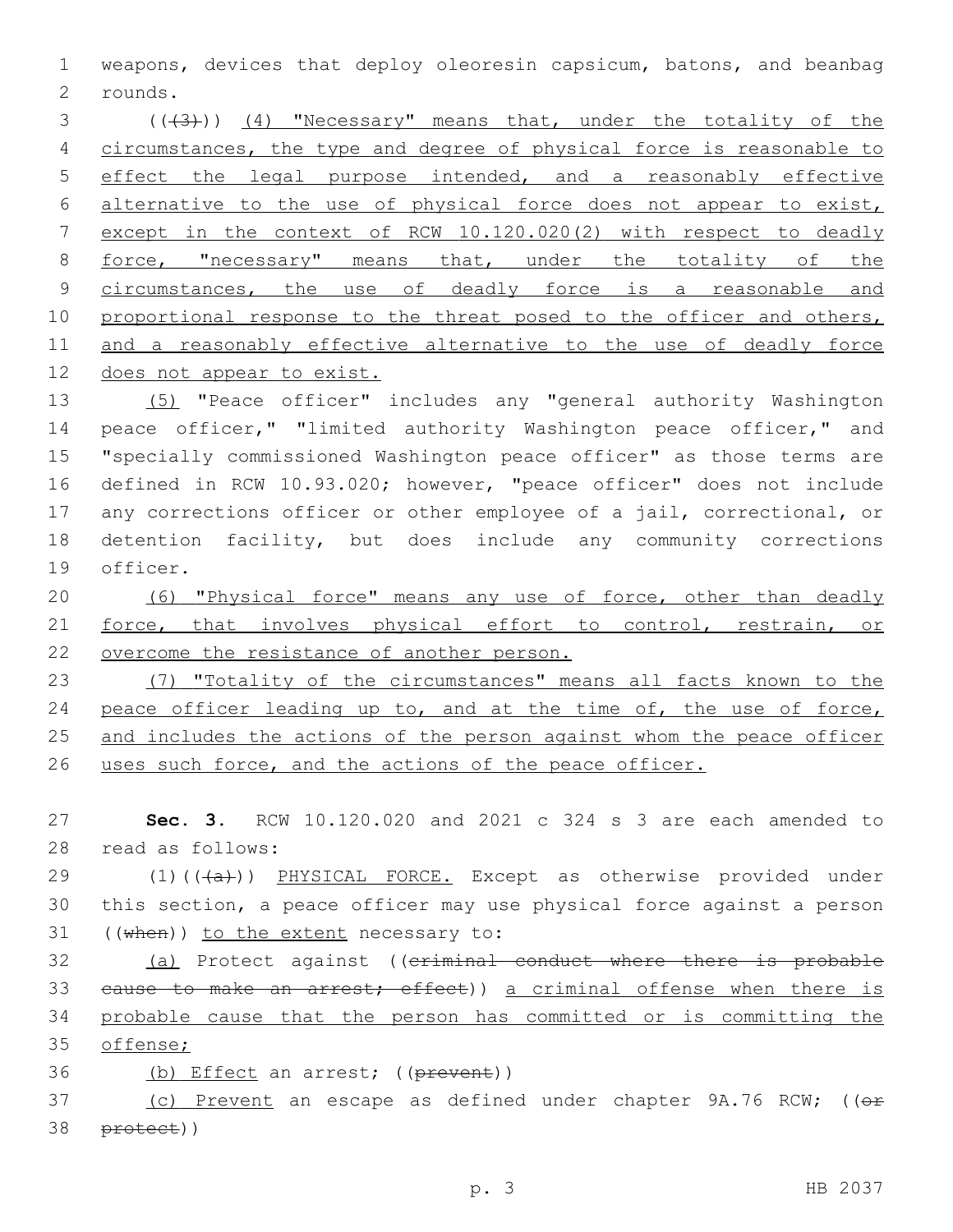1 (d) Prevent a person from fleeing a temporary investigative 2 detention;

3 (e) Take a person into custody when authorized or directed by 4 statute; or

5 (f) Protect against an imminent threat of bodily injury to the 6 peace officer, another person, or the person against whom force is 7 being used.

8 (((b) A)) (2) DEADLY FORCE. Except as otherwise provided under 9 this section, a peace officer may use deadly force against another 10 person only when necessary to protect against an ((imminent)) 11 immediate threat of serious physical injury or death to the officer 12 or another person. For purposes of this subsection  $((+1)+(b))$ :

13 (((i) "Imminent)) "Immediate threat of serious physical injury or death" means that, based on the totality of the circumstances, it is objectively reasonable to believe that a person has the present and apparent ability, opportunity, and intent to immediately cause death or serious bodily injury to the peace officer or another person.

18 (((ii) "Necessary" means that, under the totality of the 19 circumstances, a reasonably effective alternative to the use of 20 deadly force does not exist, and that the amount of force used was a 21 reasonable and proportional response to the threat posed to the 22 officer and others.

23 (iii) "Totality of the circumstances" means all facts known to 24 the peace officer leading up to and at the time of the use of force, 25 and includes the actions of the person against whom the peace officer 26 uses such force, and the actions of the peace officer.

27 (2)) (3) REASONABLE CARE. A peace officer shall use reasonable 28 care when determining whether to use physical force and when using 29 any physical force against another person. To that end, a peace officer shall:30

 (a) When possible, exhaust available and appropriate de- escalation tactics prior to using any physical force, such as: Creating physical distance by employing tactical repositioning and repositioning as often as necessary to maintain the benefit of time, distance, and cover; when there are multiple officers, designating one officer to communicate in order to avoid competing commands; calling for additional resources such as a crisis intervention team or mental health professional when possible; calling for back-up officers when encountering resistance; taking as much time as necessary, without using physical force or weapons; and leaving the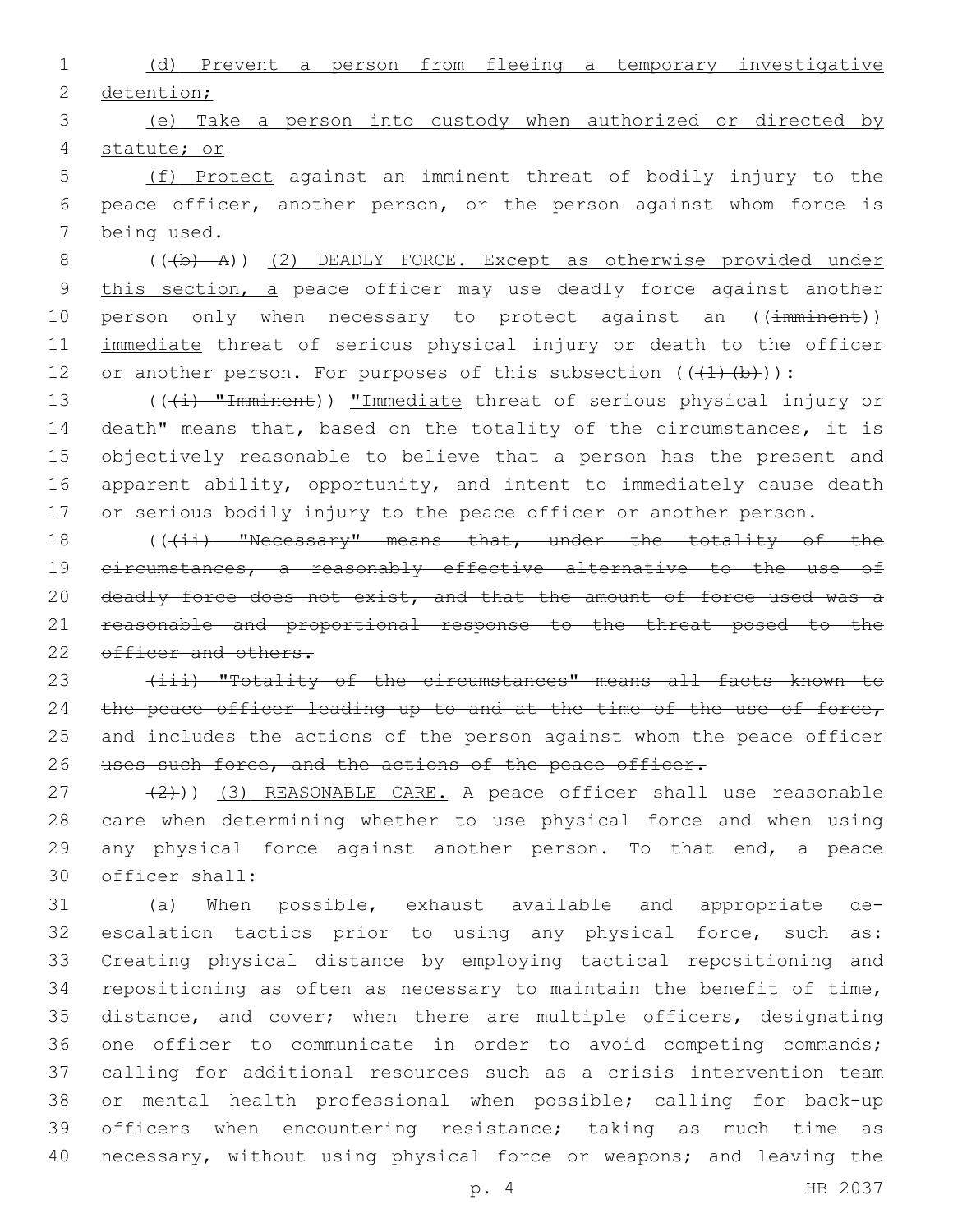area if there is no threat of imminent harm and no crime has been committed, is being committed, or is about to be committed;

 (b) When using physical force, use the least amount of physical force necessary to overcome resistance under the circumstances. This includes a consideration of the characteristics and conditions of a person for the purposes of determining whether to use force against that person and, if force is necessary, determining the appropriate and least amount of force possible to effect a lawful purpose. Such characteristics and conditions may include, for example, whether the 10 person: Is visibly pregnant, or states that they are pregnant; is known to be a minor, objectively appears to be a minor, or states that they are a minor; is known to be a vulnerable adult, or objectively appears to be a vulnerable adult as defined in RCW 74.34.020; displays signs of mental, behavioral, or physical impairments or disabilities; is experiencing perceptual or cognitive impairments typically related to the use of alcohol, narcotics, hallucinogens, or other drugs; is suicidal; has limited English 18 proficiency; or is in the presence of children;

 (c) Terminate the use of physical force as soon as the necessity 20 for such force ends;

 (d) When possible, use available and appropriate less lethal 22 alternatives before using deadly force; and

 (e) Make less lethal alternatives issued to the officer 24 reasonably available for their use.

 ( $(\overline{3})$ )  $(4)$  A peace officer may not use any force tactics 26 prohibited by applicable departmental policy, this chapter, or otherwise by law, except to protect his or her life or the life of 28 another person from an imminent threat.

29  $((+4))$   $(5)$  Nothing in this section ((prevents)):

 (a) Permits a peace officer to use physical force or deadly force in a manner or under such circumstances that would violate the United States Constitution or state Constitution; or

 (b) Prevents a law enforcement agency or political subdivision of this state from adopting policies or standards with additional requirements for de-escalation and greater restrictions on the use of physical and deadly force than provided in this section.

 NEW SECTION. **Sec. 4.** This act is necessary for the immediate 38 preservation of the public peace, health, or safety, or support of